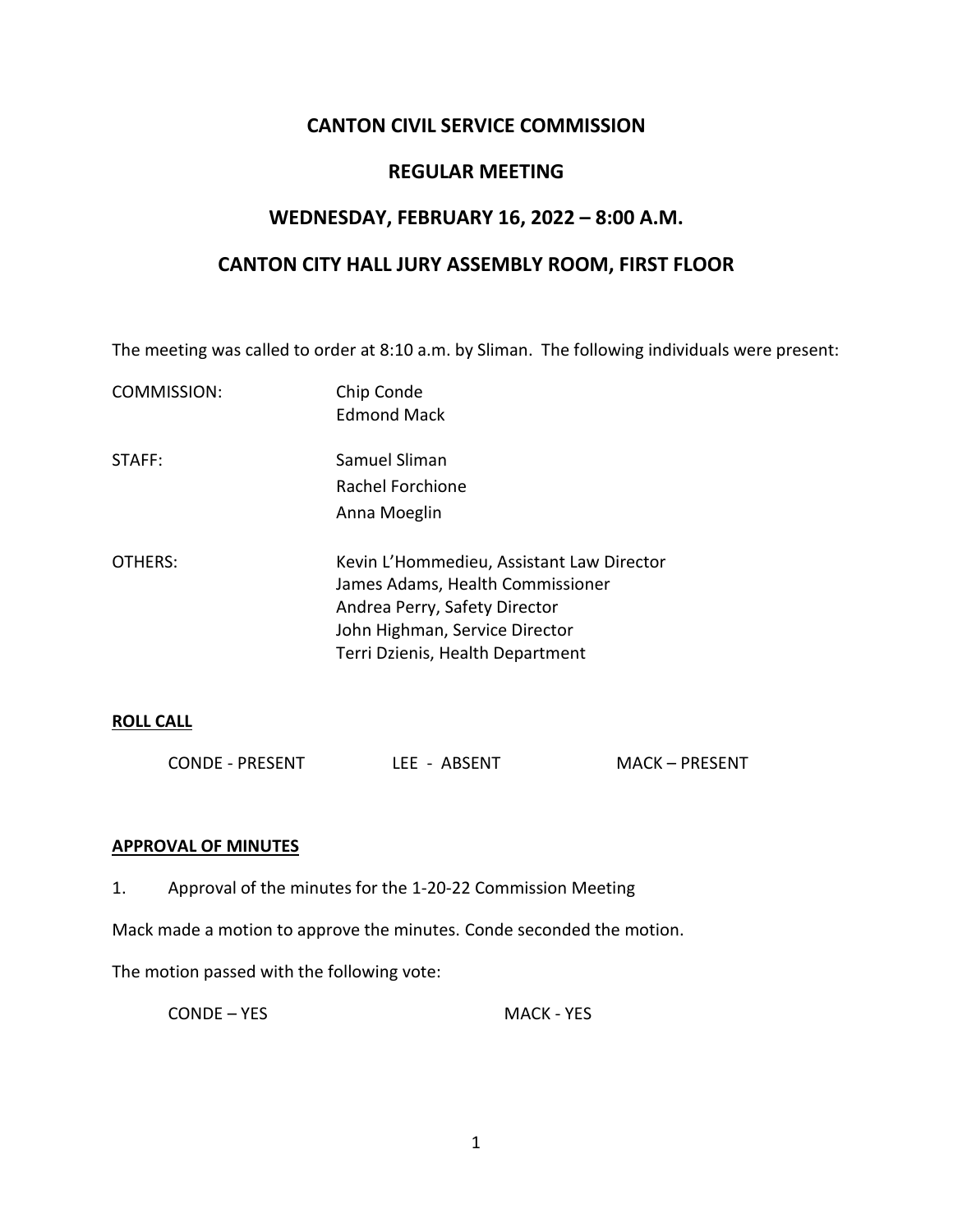## **REGULAR BUSINESS - CONSENT AGENDA**

Next item of business was the Consent Agenda, which included the following items:

- 2. Notification of the administrative establishment of the open eligibility list for the position of Utility Operator III for the Street Department on January 31, 2022
- 3. Notification of the administrative establishment of the open eligibility list for the position of Treatment Operator 3 for the Water Reclamation Facility on January 31, 2022
- 4. Notification of the administrative establishment of the open eligibility list for the position of Community Health Educator for the Health Department on February 3, 2022
- 5. Notification of the administrative establishment of the open eligibility list for the position of Telecommunicator for the Communications Department on February 3, 2022
- 6. Temporary Appointments

Conde made a motion to accept the consent agenda. Mack seconded the motion.

The motion passed with the following vote:

CONDE – YES MACK - YES

### **PUBLIC SPEAKS**

No one signed up for Public Speaks.

### **NEW BUSINESS**

7. Recognition of the revised job description for the position of Air Pollution Control Engineering Technician I for the Health Department

Forchione noted that agenda item #7 should not be included on the agenda as this position was not being considered for revision at this time. This was an error of inclusion on her part.

8. Recognition of the revised job description for the position of Air Pollution Control Engineering Technician II for the Health Department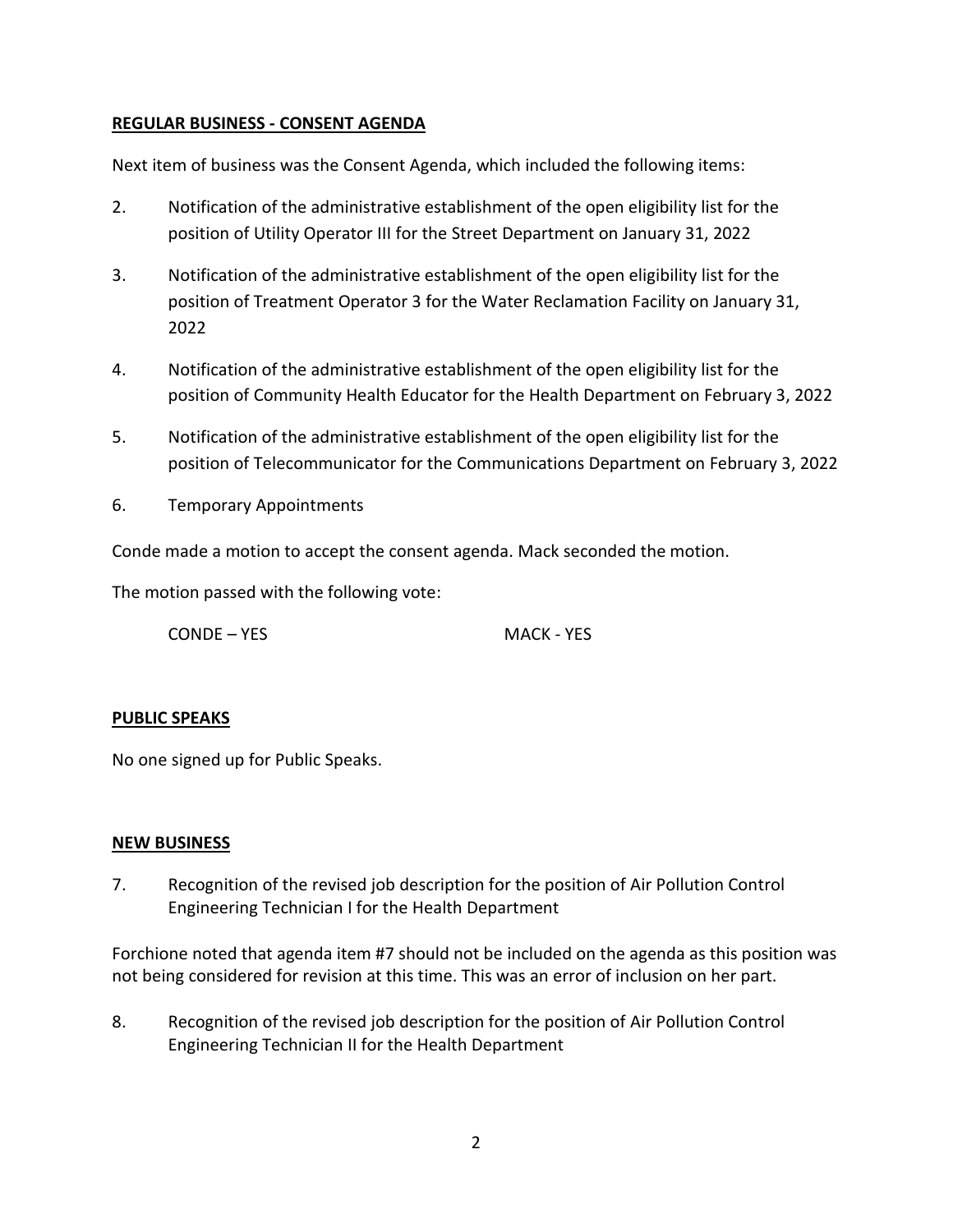- 9. Recognition of the revised job description for the position of Air Pollution Control Permitting & Compliance Supervisor for the Health Department
- 10. Recognition of the revised job description for the position of Air Pollution Control Director for the Health Department

Dzienis gave a brief overview of the proposed revisions to the job descriptions listed as agenda items #8-10. Most of the revisions were general updates to reflect current duties undertaken within the respective roles.

Conde made a motion to approve the revised job descriptions listed under agenda items' #8-10. Mack seconded the motion.

The motion passed with the following vote:

CONDE – YES MACK - YES

11. Recognition of the revised job description for the position of Plumbing Inspector for the Code Enforcement Department

Director Perry gave a brief overview of the proposed revisions, which were to reduce certain qualifications and clarify others as the department was having a very difficult time finding someone to fill the position. Mack inquired about the current pay range, which Civil Service agreed to forward to him after the meeting.

Conde made a motion to approve the revised job description for Plumbing Inspector. Mack seconded the motion.

The motion passed with the following vote:

CONDE – YES MACK - YES

- 12. Recognition of the revised job description for the position of Storekeeper 2 for the Water Department
- 13. Recognition of the revised job description for the position of Storekeeper 3 for the Water Department

Director Highman gave a brief overview of the proposed revisions, which were minor alterations to better distinguish between the two positions.